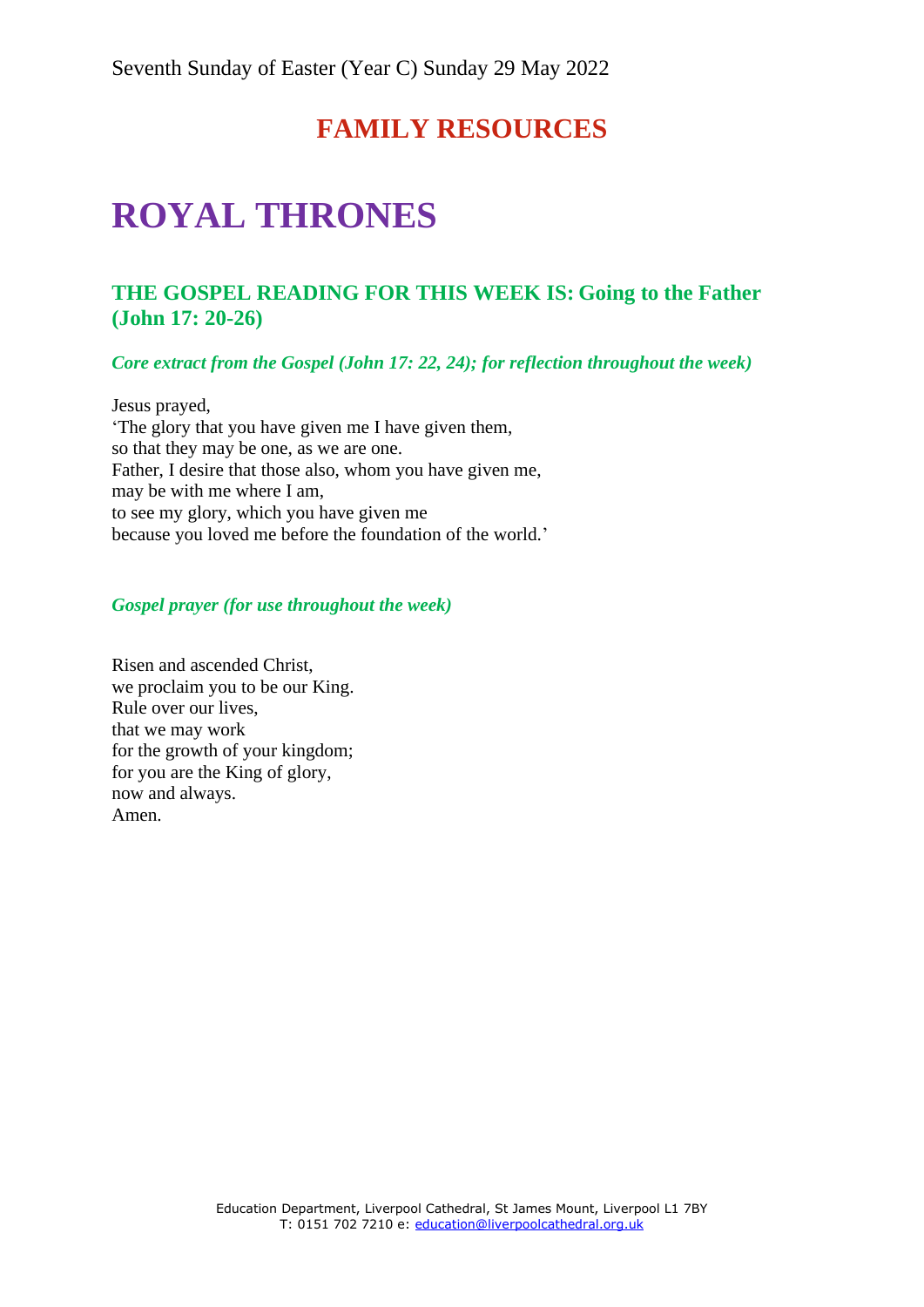

#### *Things to think about*

- Who would usually sit on a throne? Why do you think Jesus' Ascension is described as an enthronement?
- Have you ever seen a royal throne? What made it different from an ordinary chair?

and unfold.

• Do you have a favourite chair to sit on? Why is it your favourite?

### *Things to do*

- Make a cushion for a special chair.
- Decorate a chair for a member of your family, use their favourite colours and materials.
- Origami paper throne.

You will need: A square piece of paper, sticky tape and optional decorations.





With the front of your paper facing up, fold in half towards you, horizontally and vertically

Fold the sides away from you horizontally and vertically to meet the centre creases and unfold.





Each of these new sections now needs to be folded in half again towards you, horizontally and vertically. You should now have a grid of 8x8 spaces on the paper.

Turn the paper over and fold in the top two corners to meet the centre point.